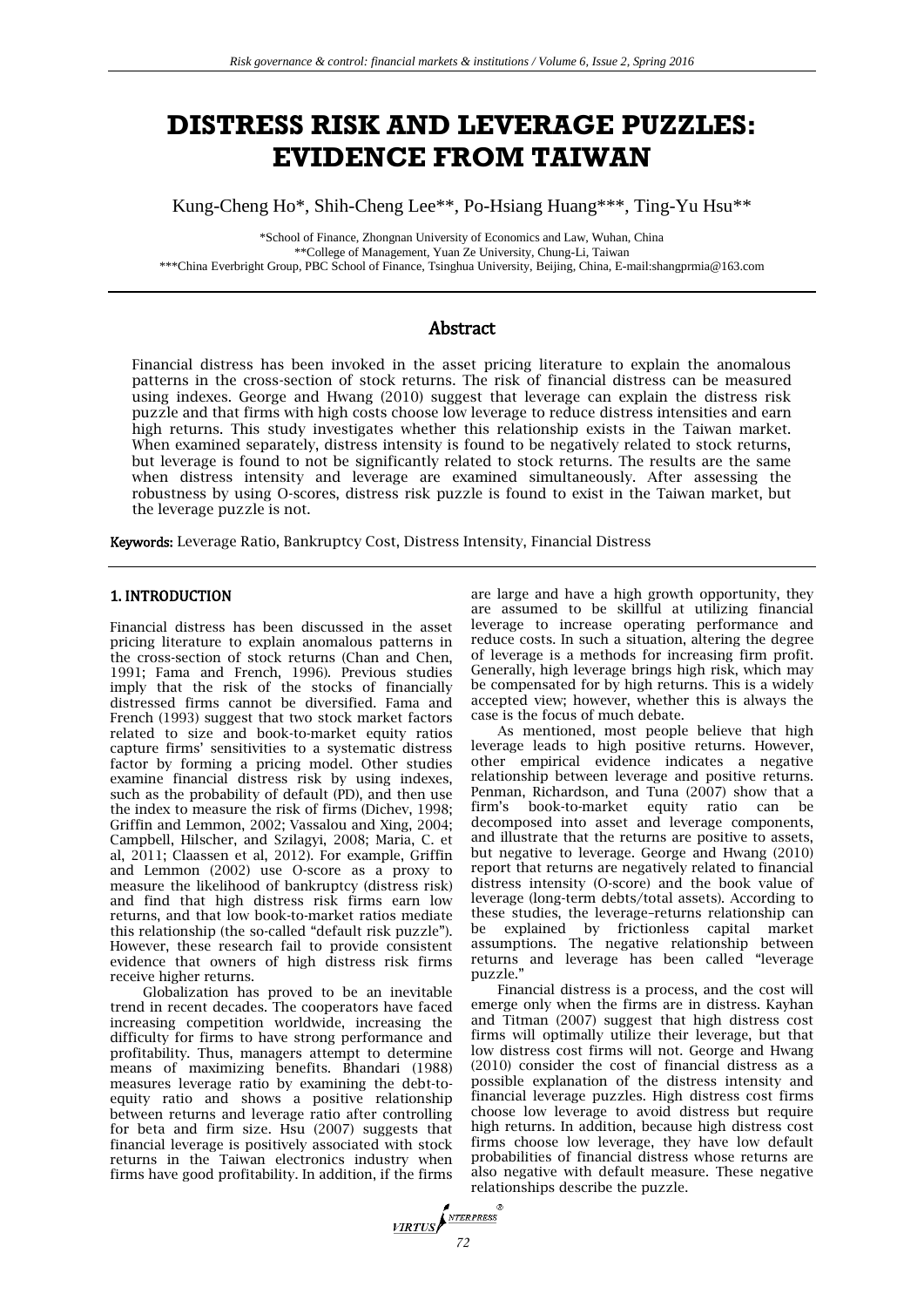In this paper, the distress risk and leverage puzzles are investigated in terms of the listed, unlisted, and over-the-counter (OTC) companies in Taiwan. In this investigation, financial companies and firms in the 1% and 99% extremes in terms of returns and book-to-market ratios are excluded. Furthermore, year and industry dummies are included to determine whether the puzzles exist after the effects are controlled for. Finally, whether the distress risk and leverage puzzles exist in the Taiwan market is also examined.

According to the literature, two puzzles exist in the Taiwan market: a distress risk puzzle under the control of year and industry dummies and a leverage puzzle under the control of year and industry dummies. However, the leverage puzzle is not found after controlling. We report that the relationship between distress intensity and stock returns is significantly negative whereas that between leverage and returns is nonsignificant. The robustness of these two similarities reveals the index used to measure the distress risk in terms of O-score. Therefore, we suggest that there is a distress risk puzzle in Taiwan but no leverage puzzle, which supports Hypothesis 1 but not Hypothesis 2.

The rest of this paper is organized as follows: Section 2 provides theoretical background and develops empirical hypotheses. Section 3 describes the data collection and analysis. Section 4 presents the empirical results. Section 5 is the conclusion.

## 2. LITERATURE REVIEW AND HYPOTHESIS DEVELOPMENT

In this section, we first review the literature on the relationships between stock returns and PD (the distress risk puzzle) and between stock returns and financial leverage (the leverage puzzle).

#### 2.1. Distress risk puzzle

Traditionally, the cost of financial distress is closely associated with bankruptcy costs in various types of financial distress. Altman (1993) demonstrates that the probability of bankruptcy is a proxy for firm distress, and there is extensive literature on bankruptcy prediction that provides powerful measures of ex ante bankruptcy risk.

Various studies depict the relationship between financial distress risk and stock returns, and indicate that returns are lower for firms with greater distress intensity (the distress risk puzzle). Dichev (1998) uses the measurements of bankruptcy risk proposed by Ohlson (1980) and Altman (1968), namely the Oscore and Z-score, respectively. They then employ Altman's score to identify the likelihood of firms being in financial distress and find that firms with a high likelihood tend to have low average stock returns. Campbell, Hilscher, and Szilagyi (2008) illustrate that financially distressed firms deliver anomalously low stock returns, as measured using a hazard model. Furthermore, George and Hwang (2010) define distress intensity by using the PD, as proposed by Vassalou and Xing (2004), and the Oscore of Ohlson (1980) and use indexes to form portfolios. They conclude that firms with high distress intensity or near default earn low returns.

In addition, previous studies confirm that the measures can predict defaults for individual firms. Therefore, according to the aforementioned studies, we posit the following hypothesis:

*Hypothesis 1: The relationship between stock returns and distress intensity is negative.*

## 2.2. Leverage puzzle

Fama and French (1993) suggest that the book-tomarket equity ratio captures the sensitivity of a firm to a systematic distress factor. Furthermore, Modigliani and Miller (1958) show that the market beta of equity can be decomposed into a firm's asset beta and leverage ratio. Similarly, Penman, Richardson, and Tuna (2007) find that returns are negatively related to leverage. In addition, Cai and Zhang (2011) document a significant and negative effect of the change in a firm's leverage ratio on its stock prices. Caskey, Hughes, and Liu (2012) examine the cross-sectional relationship between leverage and future returns and consider the dynamic nature of capital structure as well as potentially delayed market reactions, and reveal a negative correlation between leverage and future returns. These prior studies all demonstrate the leverage puzzle and, according to their findings, the following hypothesis is posited:

*Hypothesis 2: The relationship between stock returns and financial leverage is negative.*

## 3. DATA AND METHODOLOGY

## 3.1. Data

The data consist of the yearly prices, returns, and other characteristics of all the listed and OTC companies that are included in the Taiwan Economic Journal Database (TEJD). The TEJD data date back to 1986, and the information for the early years is incomplete. Thus, we use the sample period of January 1991 to December 2012. Financial company stocks are excluded from the sample because their leverage is constrained by government regulations that do not apply to nonfinancial companies and because their capital structure is different from that of the others which will affect the results. Prices, return data, and financial statement information are all obtained from the TEJD. The return and book-tomarket ratio extremes (below 1% and over 99%) are eliminated to smooth the sample.

## 3.2. Methodology

In this paper, we examine the relationship between leverage and returns and that between default intensity and returns. To measure and compare returns with these different investment strategies, cross-sectional regression is conducted. The samples are divided into three groups. For Hypothesis 1, the samples are classified as having (1) a high or low PD or (2) a high or low O-score (to test for the presence of the distress risk puzzle); for Hypothesis 2, the samples are categorized as having (3) high or low leverage (to test for the presence of the leverage puzzle). We put the strategies on the right side of the equation; thus, the returns can be isolated by hedging (zeroing out) the effect of other strategies and other variables, enabling the study to focus on the effect on returns. Moreover, controlling for the effects of firm size, book-to-market ratio, and returns from the previous year enables us to compare the portfolios simultaneously.

According to George and Hwang (2010), we extend the regression by using year and industry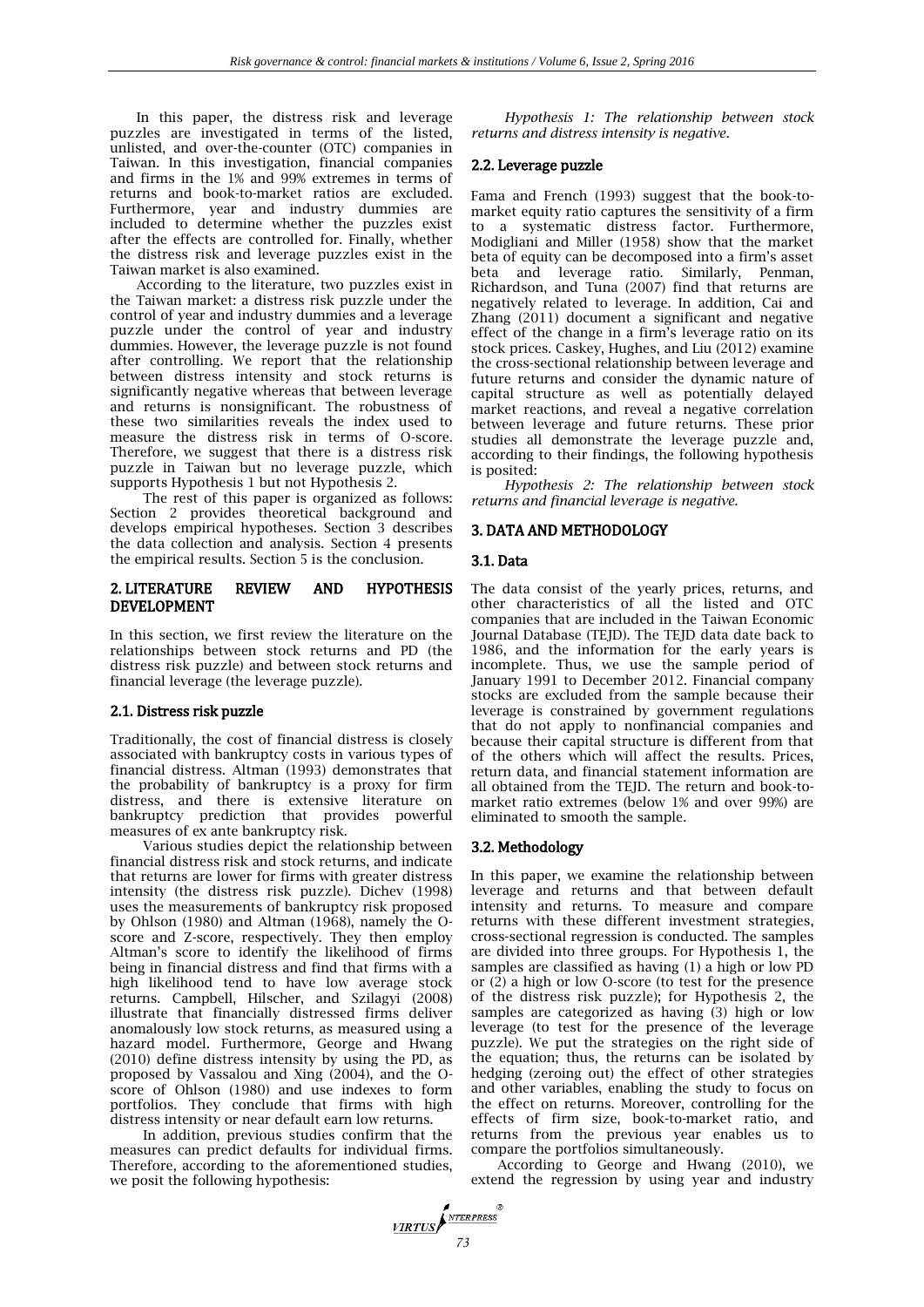dummies. The year dummy (DY1992–DY2012) and industry dummy (DInd1–DInd18) are added into regression individually. DY1992 equals 1 in 1992 and 0 in other years; DY1993 equals 1 in 1993 and 0 in other years, etc. Therefore, 21 year dummies are used. Sample industry is divided into 19 groups; DInd1 equals 1 for cement manufacturing industry samples and 0 for the others; DInd2 equals 1 for food industry samples and 0 for the others, etc. Therefore, 18 industry dummies were used.

The dependent variable in these regressions is the year *t*-return for stock we  $(R_{we,t})$ . The independent variables are dummies that indicate whether stock we is held in year t as one of the three portfolios. To control the returns of the previous year and firm size, the independent variables include equity market capitalization,  $size_{we,t-1}$ , and previous year return,  $R_{we,t-1}$ , in the regression. In addition, Fama and French (1993) show that the book-tomarket equity ratio captures a firm's sensitivity to a systematic distress factor. Griffin and Lemmon

(2002) suggest that the firms with the highest distress risk include many firms with high book-tomarket equity ratios and low past stock returns, but include more firms with low book-to-market equity ratios and high past stock returns. Thus, the ratio of the book and market values of equity,  $book_{we,t-1}$ /  $mkt_{we,t-1}$ , is used to control the influences of bookto-market ratio. Furthermore, according to George and Hwang (2004), momentum can be controlled by applying a 52-week high momentum measurement, which is widely used in the literature to capture momentum effects. As mentioned, the variables  $R_{we,t-1}$ , size<sub>we,t-1</sub>, book<sub>we,t-1</sub>/mkt<sub>we,t-1</sub>, 52wkW<sub>we,t-1</sub>, and  $52wkL_{we,t-1}$  are control variables.

Suppose that an investor forms portfolios every year and holds these portfolios for the next year, and that the portfolios contain high- and low-leverage firms or high- and low-distress firms, or both. The contribution of the portfolio formed the previous year can be obtained using the following regression:

 $R_{we,t} = \beta_0 + \beta_1 R_{we,t-1} + \beta_2 (book_{we,t-1}/mkt_{we,t-1}) + \beta_3 size_{we,t-1} + \beta_4 52 w k W_{we,t-1} + \beta_5 52 w k L_{we,t-1} + \beta_6 P D L_{we,t-1}$  $+ \beta_7 P D H_{w e t-1} + \beta_8 L e v L_{w e t-1} + \beta_9 L e v H_{w e t-1} + \gamma D Y_{w e t} + \delta D I n d_{w e t} + e_{w e t}$ (1)

Where  $R_{we,t-1}$ ,  $(book_{we,t-1}/mkt_{we,t-1})$ ,  $size_{we,t-1}$ ,  $52wkW_{we,t-1}$ , and  $52wkL_{we,t-1}$  are all control variables and  ${\sf size}_{\sf we,t-1}$  is the natural log of market capitalization. We use the following definitions, adopted from George and Hwang (2010):  $52wkW_{we,t-1}$  ( $52wkL_{we,t-1}$ ) equals 1 if  $P_{we,t-1}/high_{we,t-1}$ is ranked among the top (bottom) 20% of all stocks in year t and equals 0 otherwise, where  $P_{we,t-1}$  is the price for stock we at the end of year t and  $high_{w_{e,t-1}}$ is the highest price for stock we during a given 12 month period. Dummies  $LevH_{we,t-1}$  ( $LevL_{we,t-1}$ ) equal 1 if stock we is among the top (bottom) 20% of stocks in year t-1, which is calculated using the ratio of the book value of total debt-to-book value of total assets. Thus, the leverage strategy is formed. The measurement for forming the portfolio of dummies  $PDL_{we,t-1}$  and  $PDH_{we,t-1}$  are similar to those for the leverage portfolio, equaling 1 if stock we is among

the top (bottom) 20% of stocks in year t-1, which is computed used the method of Vassalou and Xing (2004), which is based on that of Merton (1974). Thus, the PD strategy is formed.

In regression (1), estimates of coefficient  $\beta_6$  can be interpreted as the return in year t to the portfolio in excess of  $\beta_0$ , which was formed in year *t*-1. This means longing the low-leverage stocks and hedging the effects of all control variables to require the pure return of the portfolio. In addition, the difference  $\beta_7 - \beta_6$  is the return in year *t* to a zero investment portfolio by longing a low-leverage portfolio and shorting a high-leverage portfolio which has holding for 1 year.

To test the robustness of the distress risk puzzle, we use another index (O-score) as an explanatory variable, as is widely seen in the literature:

$$
R_{we,t} = \beta_0 + \beta_1 R_{we,t-1} + \beta_2 (book_{we,t-1}/mkt_{we,t-1}) + \beta_3 size_{we,t-1} + \beta_4 52wkW_{we,t-1} + \beta_5 52wkL_{we,t-1} + \beta_6 0scL_{we,t-1} + \beta_7 0scH_{we,t-1} + \beta_8 LevL_{we,t-1} + \beta_9 LevH_{we,t-1} + \gamma DY_{we,t} + \delta DInd_{we,t} + e_{we,t}
$$
\n(2)

Where dummies  $0scH_{we,t-1}$  and  $0scL_{we,t-1}$  are defined by the similarly measurement according to an O-score ranking proposed by Ohlson (1980) that equals 1 if stock we is among the top (bottom) 20% of stocks in year *t*-1. However, because the Taiwan market differs from those elsewhere, we use the Taiwan-specific O-score measurement proposed by Li (2006).

## 4. DESCRIPTIVE STATISTICS

Table 1 details the correlation coefficient of variables used in regression. High leverage refers to the highleverage dummy (LevH) defined in Eq. (1), and low leverage refers to the low-leverage dummy (LevL) defined in the same equation. Low PD (PDL) and high PD (PDH) are defined by the lowest and highest 20% ranked by PD according to the Vassalou and Xing (2004) method of estimating distress. Low O-score (OscL) and high O-score (OscH) are defined in the same manner as PD, but the index is computed by referring to Li (2006), who uses accounting variables as explanation variables to predict PD. Nineteen ratios, all from financial statements such as cash flow ratio, debt ratio, accounts receivable turnover, EBIT, EPS, and ROA, are included.

Column 1 of Table 1 shows the correlation between the returns and portfolios, revealing a significantly negative relationship between the return and high portfolios (high PD, high O-score). The high leverage classification is also negative with returns, but the relationship is nonsignificant. These negative relationships also exist in low portfolios. Column 1 implies that a distress risk puzzle exists in Taiwan but that a leverage puzzle does not because of the non-significance. Next, the low and high leverage data in columns 2 and 3, respectively, are greater for firms with a higher PD (0.350 for low leverage; 0.349 for high leverage). Comparing PDs and O-scores reveals that the relationship is stronger for PD than for O-score (0.349 versus 0.124 for high leverage and high distress index). From the correlation between the two distress indexes in columns 3 and 4, we observe that they are positive (0.128 and 0.291, respectively).

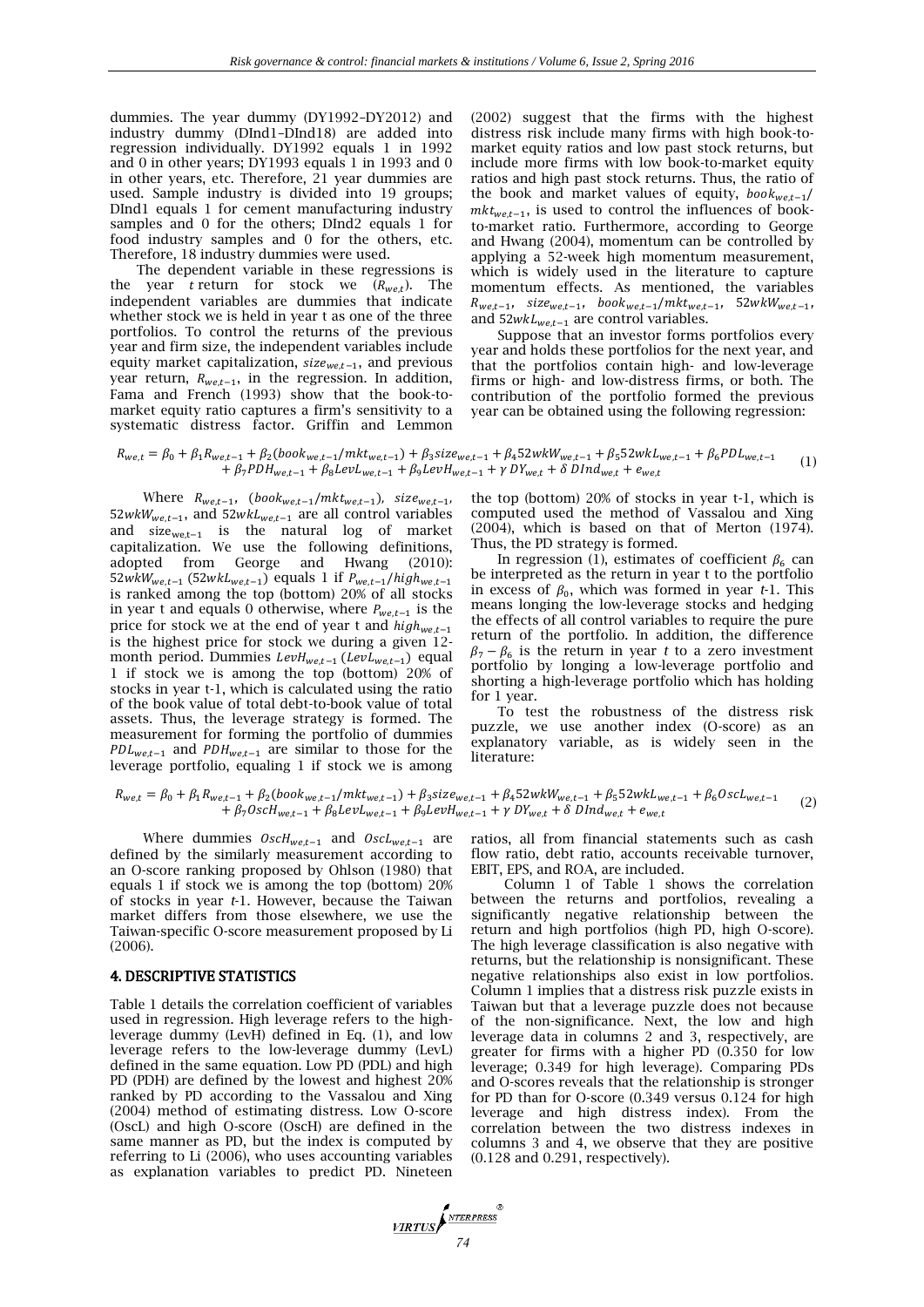| leverage dummies are separated by the firm stocks in the bottom (top) 20% of financial leverage, which are computed using the debt- |             |              |               |             |                |             |              |  |  |  |  |  |
|-------------------------------------------------------------------------------------------------------------------------------------|-------------|--------------|---------------|-------------|----------------|-------------|--------------|--|--|--|--|--|
| to-book value of assets. The low and high probability of default (PD) dummies are separated by the firm stocks in the bottom (top)  |             |              |               |             |                |             |              |  |  |  |  |  |
| [20% of the distress index (PD), as proposed by Vassalou and Xing (2004). The low and high O-score variables are ranked in the      |             |              |               |             |                |             |              |  |  |  |  |  |
| bottom (top) 20% of a different distress risk measurement computed according to the method in Li (2006). ***, **, and * indicate    |             |              |               |             |                |             |              |  |  |  |  |  |
| significance at the 1% 5% and 10% levels, respectively.                                                                             |             |              |               |             |                |             |              |  |  |  |  |  |
|                                                                                                                                     | Return      | Low leverage | High leverage | Low PD      | <b>High PD</b> | Low O-score | High O-score |  |  |  |  |  |
| Return                                                                                                                              |             |              |               |             |                |             |              |  |  |  |  |  |
| Low leverage                                                                                                                        | 0.008       |              |               |             |                |             |              |  |  |  |  |  |
| High leverage                                                                                                                       | $-0.024$    | $-0.236***$  |               |             |                |             |              |  |  |  |  |  |
| Low PD                                                                                                                              | $0.088***$  | $0.350***$   | $-0.185***$   |             |                |             |              |  |  |  |  |  |
| High PD                                                                                                                             | $-0.228***$ | $-0.216***$  | $0.349***$    | $-0.242***$ |                |             |              |  |  |  |  |  |
| Low O-score                                                                                                                         | $0.120***$  | $-0.061$     | 0.018         | $0.128***$  | $-0.136***$    |             |              |  |  |  |  |  |
| High O-score                                                                                                                        | $-0.113***$ | $-0.008$     | $0.124***$    | $-0.141***$ | $0.291***$     | $-0.242***$ |              |  |  |  |  |  |

## **Table 1.** Correlation coefficients This table represents the descriptive statistics obtained using yearly data from January 1991 to December 2012. The low and high

Table 2 reports the descriptive statistics of the samples sorted by PD and leverage. The samples are separated into five quintiles by PD (20%, 40%, 60%, 80%, and 100%) and into three quintiles by leverage (33.3%, 66.6%, and 100%). The samples are sorted by year and the number in each category is obtained according to the average of all.

The panel labeled "Last year return" provides the return data for each category after the portfolio is formed. Firms with high distress intensity earned lower returns than those with low distress intensity did, and firms with high leverage have also had the same condition for the past 12 months. The results in the "Market capitalization" panel suggests that firms with low distress risk and high leverage are much larger (NT\$33.98 billion) than those with high distress intensity and low leverage. In other words,

the firms in the high PD and low leverage category are small firms (NT\$1.30 billion). Generally, large firms might have a greater ability to issue debt; however, this debt is typically not utilized efficiently. The panel labeled "Number of firms per year" indicates the distribution of firms in each category. These data show that the firms are clustered in the upper left (low PD, low leverage; 97 firms per years) and lower right (high PD, high leverage; 100 firms per year). The panel reveals that firms typically choose leverage to control financial distress. The "PD" and "Leverage" panels also support this. In the PD panel, the quintile of high distress intensity has the highest financial leverage, and in the leverage panel, the quintile of high financial leverage has the highest PD. These conditions still exist after controlling for leverage and PD (see "All" row).

**Table 2.** Descriptive statistics

This table presents the descriptive statistics obtained using yearly data from January 1991 to December 2012. The firms are sorted into three categories according to the book value of leverage (debt/asset) and five quintiles based on the probability of default (PD). Each panel reports the time series numeral. The samples are ranked by year and all of them are averaged to acquire the number in each category.

| cacii catcgoi y. |       |                                         |       |       |          |                            |      |      |  |  |  |  |
|------------------|-------|-----------------------------------------|-------|-------|----------|----------------------------|------|------|--|--|--|--|
|                  |       | Leverage                                |       |       | Leverage |                            |      |      |  |  |  |  |
| PD               | Low   | <b>Medium</b>                           | High  | All   | Low      | <b>Medium</b>              | High | All  |  |  |  |  |
|                  |       | PD (percent)                            |       |       |          | Leverage                   |      |      |  |  |  |  |
| Low              | 0.00  | 0.00                                    | 0.00  | 0.00  | 0.21     | 0.41                       | 0.60 | 0.41 |  |  |  |  |
|                  | 0.05  | 0.07                                    | 0.07  | 0.07  | 0.25     | 0.43                       | 0.58 | 0.42 |  |  |  |  |
| $\frac{2}{3}$    | 0.37  | 0.41                                    | 0.42  | 0.40  | 0.27     | 0.43                       | 0.59 | 0.43 |  |  |  |  |
| 4                | 1.55  | 1.67                                    | 1.75  | 1.66  | 0.28     | 0.43                       | 0.60 | 0.44 |  |  |  |  |
| High             | 6.32  | 7.10                                    | 14.15 | 9.19  | 0.29     | 0.44                       | 0.71 | 0.48 |  |  |  |  |
| All              | 1.66  | 1.85                                    | 3.28  |       | 0.26     | 0.43                       | 0.62 |      |  |  |  |  |
|                  |       | Past 12 month return (percent)          |       |       |          | <b>Book-to-market</b>      |      |      |  |  |  |  |
| Low              | 17.91 | 14.30                                   | 17.07 | 16.43 | 0.58     | 0.54                       | 0.47 | 0.53 |  |  |  |  |
| 2                | 16.17 | 16.68                                   | 11.84 | 14.90 | 0.71     | 0.63                       | 0.63 | 0.65 |  |  |  |  |
| 3                | 13.09 | 12.59                                   | 13.38 | 13.02 | 0.91     | 0.77                       | 0.73 | 0.80 |  |  |  |  |
| 4                | 16.49 | 13.68                                   | 9.35  | 13.17 | 1.17     | 1.00                       | 0.87 | 1.01 |  |  |  |  |
| High             | 5.82  | 12.81                                   | 5.22  | 7.95  | 2.08     | 1.54                       | 1.17 | 1.60 |  |  |  |  |
| All              | 13.90 | 14.01                                   | 11.37 |       | 1.09     | 0.89                       | 0.77 |      |  |  |  |  |
|                  |       | <b>Market capitalization (millions)</b> |       |       |          | Number of firms (per year) |      |      |  |  |  |  |
| Low              | 25881 | 31552                                   | 33972 | 30468 | 97       | 33                         | 12   | 142  |  |  |  |  |
| 2<br>3           | 9319  | 18886                                   | 25583 | 17929 | 69       | 49                         | 24   | 142  |  |  |  |  |
|                  | 8031  | 12302                                   | 18403 | 12912 | 43       | 61                         | 38   | 142  |  |  |  |  |
| 4                | 3713  | 7477                                    | 11370 | 7520  | 20       | 58                         | 63   | 141  |  |  |  |  |
| High             | 1301  | 4143                                    | 5152  | 3532  |          | 34                         | 100  | 141  |  |  |  |  |
| All              | 9649  | 14872                                   | 18896 |       | 236      | 235                        | 237  |      |  |  |  |  |

## 5. EMPIRICAL RESULTS

## 5.1. Returns, PD, and leverage

Table 3 presents the results of a cross-sectional regression for the distress risk and returns, revealing their relationship in supporting Hypothesis 1. Column (1) indicates that there is a strong and highly significant negative relationship between PD and returns. The coefficient of low PD portfolio and high PD portfolio is 0.062% per year and –0.123% per year, respectively, which hedged the other strategies. Both of these results are significant at the 1% level. The results run counter to generally accepted concepts. The zero investment portfolios are constructed by the long low PD stocks and the short high PD stocks, earning 0.185% per year. Column 2 adds a year dummy to control for the effect of the year in the regression. The results are similar to those in Column 1: two portfolios are still negative and highly significant. Column 3 adds an industry dummy,

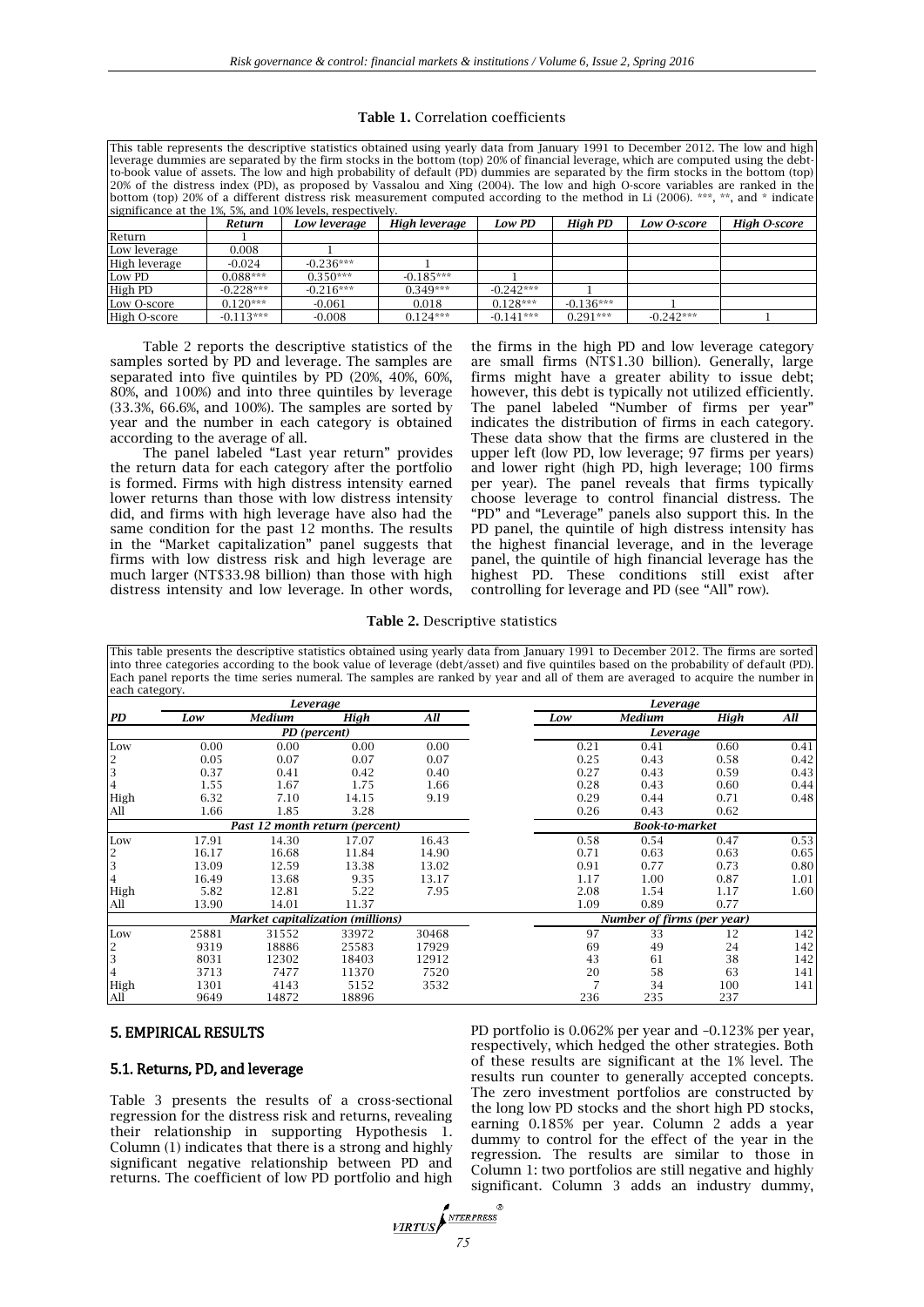classified into 19 categories, to control for the effects caused by different industries. The same results as those in the previous column are yielded. Finally, column 4 adds both year and industry dummies and not only is the coefficient but also significantly improved. The coefficient for the low PD portfolio decreases to 0.031% and that for the high PD portfolio decreases to –0.048%, but they are still significant at the 1% level. Thus, a zero investment portfolio earns 0.079% per year. Furthermore,  $\mathbb{R}^2$  is increased from 0.078 to 0.355.

Columns 5–8 show the relationship between leverage and returns. High leverage portfolio is formed by the top 20% of all stocks in year t-1. The coefficient of high leverage is negative and significant to returns (–0.037% per year at the 1% significance level), and low leverage is positive and weakly significant (0.029% per year at the 10% significance level). A zero investment portfolio is 0.066% per year. In this part, year dummy and industry dummy are added respectively. However, after adding the dummies, the leverage puzzles

become nonsignificant, indicating that the relationship between the returns and leverage does not support Hypothesis 2. Moreover,  $\mathbb{R}^2$  increases from 0.078 to 0.347.

Table 3 also presents the data on leverage and distress index dummies, which are both included in Eq. (1). The table shows that the result is the same as that yielded when combining these two categories, thus supporting Hypothesis 1 but not Hypothesis 2. Leverage is a factor determining PD, which measures the distress intensity; therefore, it is unsurprising that leverage dummies become nonsignificant when both leverage and PD dummies are considered. The results are reported in columns 9–12. The return on a zero investment portfolio, which includes long low distress intensity stocks and short high distress intensity stocks, is 0.206% per year. After controlling for the year and industry dummies, the return on a zero investment portfolio decreases to 0.079%; furthermore, the results become more significant and R 2 increases from 0.078 to 0.355.

#### **Table 3.** Returns, PD, and leverage

This table presents the relationships between PD and leverage by using yearly data from January 1991 to December 2012 and by controlling for the previous year's returns, the book-to-market ratio, and size. The cross-sectional regression is run as follows:

 $R_{we,t} = \beta_0 + \beta_1 R_{we,t-1} + \beta_2 (book_{we,t-1}/mkt_{we,t-1}) +$  $+\beta_8 \text{LevL}_{wet-1} + \beta_9 \text{LevH}_{wet-1} + \gamma \text{DY1992} \sim DY2012_{wet} + \delta \text{DInd1} \sim \text{DInd18}$ 

Where  $R_{w e, t-1}$ , (book<sub>we,t-1</sub>/mkt<sub>we,t-1</sub>), size<sub>we,t-1</sub>, 52wkW<sub>we,t-1</sub>, and 52wkL<sub>we,t-1</sub> are all control variables, and  $R_{w e, t-1}$  and size<sub>we,t-1</sub> are the returns and neutral log, respectively, of market capitalization of stock we in year *t*-1. Furthermore, ( $book_{we,t-1}/mkt_{we,t-1}$ ) is computed by the book value of equity to the market value of equity in year *t-*1. The definitions of other variables are as follows: 52wkW<sub>we,t-1</sub> (52wkL<sub>we,t-1</sub>) equals 1 if  $P_{w_e,t-1}$  $high_{we,t-1}$  is ranked among the top (bottom) 20% of all stocks in year t and equals 0 otherwise, where  $P_{we,t-1}$  is the price of stock we at the end of year t and  $high_{we,t-1}$  is the highest price of stock we during a given 12-month period. Dummies  $PDH_{we,t-1}$  and  $PDL_{we,t-1}$  equal 1 if stock we is among the top (bottom) 20% of stocks in year t-1, which is computed according to the method of Vassalou and Xing (2004), which is based on that of Merton (1974). Dummies  $LevH_{wet-1}$  ( $LevL_{wet-1}$ ) equal 1 if stock we is among the top (bottom) 20% of stocks in year t-1, which is calculated by the ratio of the book value of total debt-to-book value of total assets. DY1992–DY2012 and DInd1–DInd18 are used to control for the effects of year and industry. DY1992 equals 1 when the year is 1992 and equals 0 for other years; DY1993 equals 1 when the year is 1993 and equals 0 for others years, etc. Therefore, there are 21 year dummies. Industry is separated into 19 groups, DInd1 equals 1 when the portfolio is in the<br>cement manufacturing industry and equals 0 when it is in another industry; DInd 0 when it is in another industry, etc. Columns 1, 5, and 9 exclude the year and industry dummies. Columns 2, 6, and 10 include the year dummy. Columns 3, 7, and 11 include the industry dummy. Columns 4, 8, and 12 include the year and industry dummies. In the last two rows, N and Rsquare refer to the number of observations for each model and R-square, respectively. The numbers in this table are the coefficients of each<br>variable and the numbers in parentheses are t values. \*\*\*, \*\*, and \* indicate sig

| variable and the numbers in parentheses are t values. |                  |             |             |             |             |             |             |             | , and a muitate significance at the 170, 970, and 1070 revers, respectively. |             |             |             |  |
|-------------------------------------------------------|------------------|-------------|-------------|-------------|-------------|-------------|-------------|-------------|------------------------------------------------------------------------------|-------------|-------------|-------------|--|
|                                                       | $\left(1\right)$ | (2)         | (3)         | (4)         | (5)         | (6)         | (7)         | (8)         | (9)                                                                          | (10)        | (11)        | (12)        |  |
| Intercept                                             | $0.568***$       | $0.507***$  | $0.374***$  | $0.442***$  | $0.558***$  | $0.561***$  | $0.381***$  | $0.508***$  | $0.589***$                                                                   | $0.516***$  | $0.401***$  | $0.456***$  |  |
|                                                       | (5.150)          | (4.733)     | (2.879)     | (3.651)     | (5.351)     | (5.476)     | (3.088)     | (4.376)     | (5.299)                                                                      | (4.787)     | (3.065)     | (3.743)     |  |
| $\mathrm{R}_{\mathrm{we},(t-1)}$                      | $-0.101***$      | $-0.031**$  | $-0.105***$ | $-0.035***$ | $-0.110***$ | $-0.032***$ | $-0.112***$ | $-0.034***$ | $-0.101***$                                                                  | $-0.031***$ | $-0.105***$ | $-0.035***$ |  |
|                                                       | $(-9.265)$       | $(-2.487)$  | $(-9.574)$  | $(-2.820)$  | $(-10.650)$ | $(-2.807)$  | $(-10.807)$ | $(-2.970)$  | $(-9.259)$                                                                   | $(-2.446)$  | $(-9.577)$  | $(-2.793)$  |  |
| Book-to-<br>market                                    | $0.286***$       | $0.142***$  | $0.309***$  | $0.164***$  | $0.265***$  | $0.126***$  | $0.288***$  | $0.148***$  | $0.287***$                                                                   | $0.141***$  | $0.310***$  | $0.164***$  |  |
|                                                       | (24.395)         | (13.076)    | (25.743)    | (14.391)    | (25.653)    | (13.356)    | (27.227)    | (14.907)    | (24.404)                                                                     | (12.982)    | (25.773)    | (14.268)    |  |
| Size                                                  | $-0.031***$      | $-0.015***$ | $-0.029***$ | $-0.016***$ | $-0.029***$ | $-0.018***$ | $-0.028***$ | $-0.018***$ | $-0.032***$                                                                  | $-0.015***$ | $-0.030***$ | $-0.016***$ |  |
|                                                       | $(-6.401)$       | $(-3.593)$  | $(-5.916)$  | $(-3.727)$  | $(-6.484)$  | $(-4.567)$  | $(-5.963)$  | $(-4.565)$  | $(-6.538)$                                                                   | $(-3.623)$  | $(-6.096)$  | $(-3.798)$  |  |
| 52-week<br>high loser                                 | 0.017            | 0.021       | 0.000       | 0.010       | $-0.033**$  | 0.011       | $-0.053***$ | $-0.004$    | 0.020                                                                        | 0.020       | 0.004       | 0.010       |  |
|                                                       | (0.973)          | (1.395)     | $(-0.017)$  | (0.662)     | $(-2.078)$  | (0.839)     | $(-3.296)$  | $(-0.258)$  | (1.158)                                                                      | (1.362)     | (0.214)     | (0.675)     |  |
| 52-week<br>high winner                                | $0.066***$       | 0.019       | $0.076***$  | $0.027*$    | $0.107***$  | $0.037***$  | $0.115***$  | $0.046***$  | $0.062***$                                                                   | 0.019       | $0.072***$  | $0.027*$    |  |
|                                                       | (3.878)          | (1.272)     | (4.487)     | (1.869)     | (6.743)     | (2.709)     | (7.262)     | (3.320)     | (3.635)                                                                      | (1.274)     | (4.205)     | (1.826)     |  |
| Low PD                                                | $0.062***$       | $0.023*$    | $0.067***$  | $0.031**$   |             |             |             |             | $0.074***$                                                                   | 0.025       | $0.082***$  | $0.034**$   |  |
|                                                       | (3.716)          | (1.672)     | (3.978)     | (2.190)     |             |             |             |             | (4.079)                                                                      | (1.603)     | (4.504)     | (2.226)     |  |
| High PD                                               | $-0.123***$      | $-0.037***$ | $-0.127***$ | $-0.048***$ |             |             |             |             | $-0.132***$                                                                  | $-0.033*$   | $-0.139***$ | $-0.045***$ |  |
|                                                       | $(-6.853)$       | $(-2.450)$  | $(-7.027)$  | $(-3.085)$  |             |             |             |             | $(-6.795)$                                                                   | $(-1.983)$  | $(-7.167)$  | $(-2.696)$  |  |
| Low leverage                                          |                  |             |             |             | $0.029*$    | 0.010       | $0.026*$    | 0.010       | $-0.028$                                                                     | $-0.009$    | $-0.034*$   | $-0.014$    |  |
|                                                       |                  |             |             |             | (1.898)     | (0.802)     | (1.681)     | (0.745)     | $(-1.578)$                                                                   | $(-0.597)$  | $(-1.945)$  | $(-0.931)$  |  |
| High<br>leverage                                      |                  |             |             |             | $-0.037***$ | $-0.023*$   | $-0.029*$   | $-0.022$    | 0.007                                                                        | $-0.017$    | 0.013       | $-0.016$    |  |
|                                                       |                  |             |             |             | $(-2.376)$  | $(-1.789)$  | $(-1.806)$  | $(-1.637)$  | (0.379)                                                                      | $(-1.159)$  | (0.729)     | $(-1.057)$  |  |
| Year                                                  | N                | Y           | N           | Y           | N           | Y           | N           | Y           | N                                                                            | Y           | N           | Y           |  |
| Industry                                              | N                | N           | Y           | Y           | N           | N           | Y           | Y           | N                                                                            | N           | Y           | Y           |  |
| $\frac{N}{R^2}$                                       | 13549            | 13549       | 13549       | 13549       | 16075       | 16075       | 16075       | 16075       | 13549                                                                        | 13549       | 13549       | 13549       |  |
|                                                       | 0.078            | 0.352       | 0.086       | 0.355       | 0.078       | 0.344       | 0.086       | 0.347       | 0.078                                                                        | 0.352       | 0.086       | 0.355       |  |

#### 5.2. Returns, O-score, and leverage

Table 4 reports the robustness results for the distress risk puzzle. Here, the O-score is used to

replace the PD, which is another measurement for defining distress probability. The O-score is used in many papers and, unlike PD, is computed by

*VIRTUS*<sup>NTERPRESS<sup>®</sup></sup>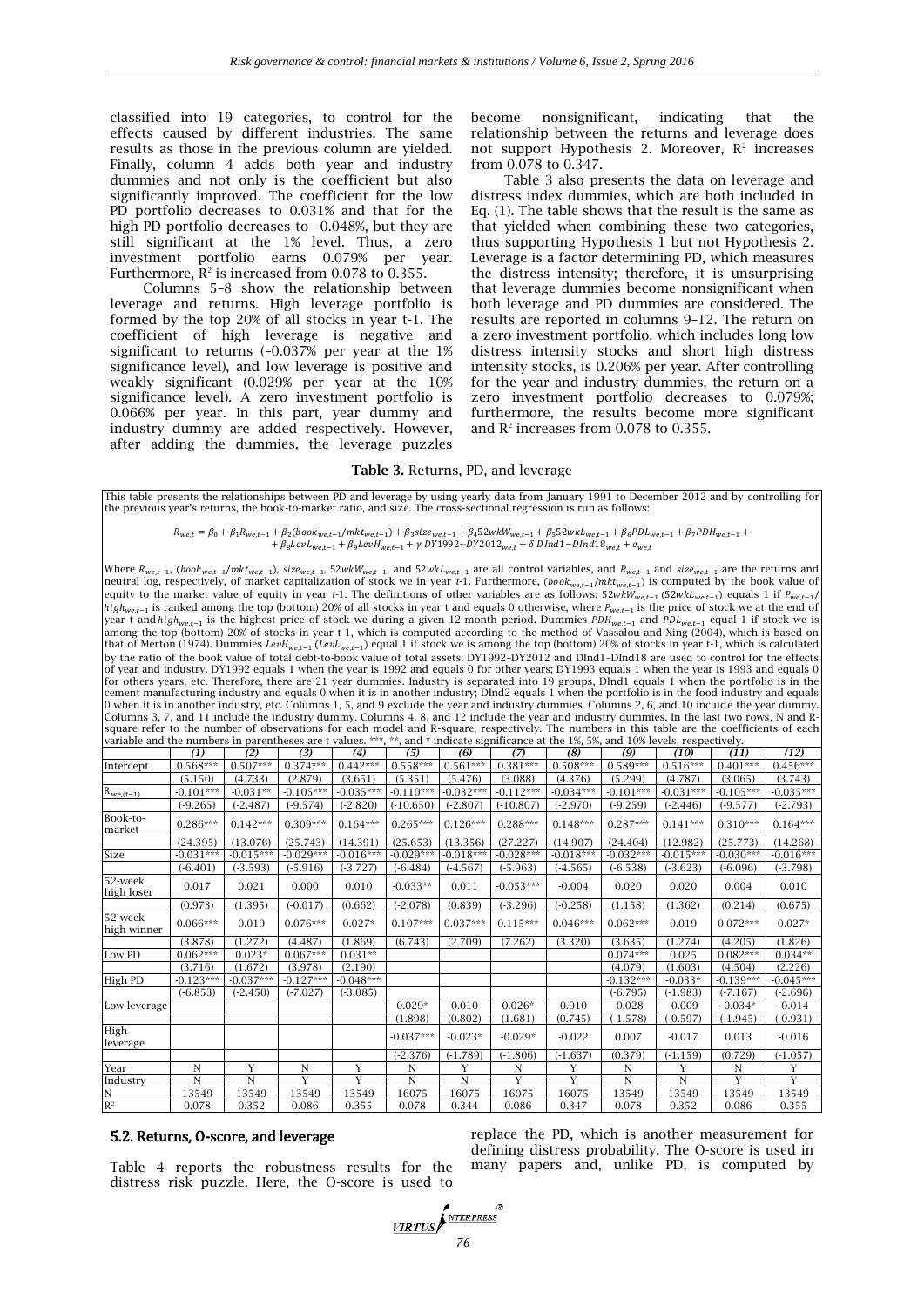assessing accounting variables; therefore, it is incorporated to test the robustness of the results.

Table 4 is formed by running Eq. (2). Column 1 reveals that the coefficient of the low O-score dummy is 0.164% per year, which is highly significant (t statistic  $= 9.99$ ) at the 1% level, and that the coefficient of the high O-score dummy is –0.152% per year, which is also highly significant (t statistic = –9.162) at the 1% level. A zero investment portfolio earns 0.306% per year. The year and industry dummies are then added. In Column 4, in which both dummies are controlled for, the coefficient of the high and low O-score dummies is still strongly negative and highly significant. Therefore, the results show that the relationship between leverage and O-

score support Hypothesis 1. Moreover,  $\mathbb{R}^2$  increases from 0.095 to 0.357 after controlling for the year and industry dummies.

Columns 9–12 of Table 4 present the financial leverage and O-score dummy data. The results are similar to those of the previous test, which uses PD to measure distress intensity. The relationship between returns and distress intensity is significantly negative, but that between returns and leverage is nonsignificant. Although the year and industry dummies are controlled for, the results remain the same. Furthermore,  $\mathbb{R}^2$  increases from 0.095 to 0.357. As mentioned, the results do not support Hypothesis 2.

#### **Table 4.** Returns, O-scores, and leverage

This table presents the relationship between O-score and leverage obtained by using yearly data from January 1991 to December 2012 and by controlling<br>prior year returns, the book-to-market ratio, and size. The cross-sectio

 $R_{w e, t} = \beta_0 + \beta_1 R_{w e, t-1} + \beta_2 (book_{w e, t-1}/mkt_{w e, t-1}) + \beta_3 size_{w e, t-1} + \beta_4 52 wkW_{w e, t-1} + \beta_5 52 wkL_{w e, t-1} + \beta_6 0 scL_{w e, t-1} + \beta_7 0 scH_{w e, t-1} + \beta_8 1 e vL_{w e, t-1} + \beta_9 1 e vL_{w e, t-1}$ +*y* DY1992~DY2012<sub>we,t</sub> +  $\delta$  DInd1~DInd18<sub>we,t</sub> +  $e_{we}$ 

where  $R_{wet-1}$ , (book<sub>wet-1</sub>/mkt<sub>wet-1</sub>), size<sub>wet-1</sub>, 52wkW<sub>wet-1</sub>, and 52wkL<sub>wet-1</sub> are all control variables, and  $R_{wet-1}$  and size<sub>wet-1</sub> are the returns and neutral log, respectively, of market capitalization of stock we in year *t*-1. (book<sub>wat-1</sub>/mkt<sub>wat-1</sub>) is computed using the book value of the equity to market value of equity<br>in year *t*-1. The definitions of other variables are as f given 12-month period. Dummies  $\delta s c H_{w e, t-1}$  and  $\delta s c L_{w e, t-1}$  equal 1 if stock we is among the top (bottom) 20% of stocks in year *t*-1, which is computed using accounting variables according to the method proposed by Li (2006). Dummies LevH<sub>we.t–1</sub> (LevL<sub>we.t–1</sub>) equals 1 if stock we is among the top (bottom) 20% of<br>stocks in year t-1, which is calculated by the ratio of the book contained to control the effect of year and industry. DY1992 equals 1 when the year is 1992 and equals 0 for other years; DY1993 equals 1 when the year<br>is 1993 and equals 0 for other years, etc. Therefore, there are 21 yea in the cement manufacturing industry and equals 0 when it is in another industry; DInd2 equals 1 when the portfolio is in the food industry and equals 0<br>when it is in another industry, etc. Columns 1, 5, and 9 exclude the 7, and 11 include the industry dummy. Columns 4, 8, and 12 include the year and industry dummies. In the final two rows, N and R-square refer to the<br>number of observations for each model and R-square, respectively. The num parentheses are the t values. \*\*\*, \*\*, and \* indicate significance at the 1%, 5%, and 10% levels, respectively.

|                         | (1)         | (2)         | (3)         | (4)         | (5)         | (6)         | (7)         | (8)         | (9)         | (10)        | (11)        | (12)        |
|-------------------------|-------------|-------------|-------------|-------------|-------------|-------------|-------------|-------------|-------------|-------------|-------------|-------------|
| Intercept               | $0.613***$  | $0.650***$  | $0.516***$  | $0.634***$  | $0.558***$  | $0.561***$  | $0.381***$  | $0.508***$  | $0.614***$  | $0.656***$  | $0.515***$  | $0.638***$  |
|                         | (5.649)     | (6.050)     | (4.005)     | (5.196)     | (5.351)     | (5.476)     | (3.088)     | (4.376)     | (5.618)     | (6.077)     | (3.974)     | (5.217)     |
| $\rm R_{we,(t-1)}$      | $-0.112***$ | $-0.043***$ | $-0.112***$ | $-0.043***$ | $-0.110***$ | $-0.032***$ | $-0.112***$ | $-0.034***$ | $-0.112***$ | $-0.043***$ | $-0.112***$ | $-0.044***$ |
|                         | $(-10.305)$ | $(-3.501)$  | $(-10.313)$ | $(-3.539)$  | $(-10.650)$ | $(-2.807)$  | $(-10.807)$ | $(-2.970)$  | $(-10.282)$ | $(-3.508)$  | $(-10.301)$ | $(-3.559)$  |
| Book-to-market          | $0.310***$  | $0.164***$  | $0.328***$  | $0.184***$  | $0.265***$  | $0.126***$  | $0.288***$  | $0.148***$  | $0.312***$  | $0.165***$  | $0.329***$  | $0.184***$  |
|                         | (28.155)    | (15.958)    | (29.164)    | (17.094)    | (25.653)    | (13.356)    | (27.227)    | (14.907)    | (28.224)    | (15.974)    | (29.188)    | (17.084)    |
| Size                    | $-0.035***$ | $-0.022***$ | $-0.034***$ | $-0.023***$ | $-0.029***$ | $-0.018***$ | $-0.028***$ | $-0.018***$ | $-0.035***$ | $-0.023***$ | $-0.034***$ | $-0.023***$ |
|                         | $(-7.255)$  | $(-5.475)$  | $(-6.864)$  | $(-5.490)$  | $(-6.484)$  | $(-4.567)$  | $(-5.963)$  | $(-4.565)$  | $(-7.280)$  | $(-5.522)$  | $(-6.889)$  | $(-5.539)$  |
| 52-week high loser      | $-0.014$    | 0.020       | $-0.031*$   | 0.006       | $-0.033**$  | 0.011       | $-0.053***$ | $-0.004$    | $-0.012$    | 0.021       | $-0.029*$   | 0.007       |
|                         | $(-0.845)$  | (1.406)     | $(-1.845)$  | (0.442)     | $(-2.078)$  | (0.839)     | $(-3.296)$  | $(-0.258)$  | $-0.719$    | (1.478)     | $(-1.745)$  | (0.510)     |
| 52-week high winner     | $0.093***$  | $0.033**$   | $0.100***$  | $0.040***$  | $0.107***$  | $0.037***$  | $0.115***$  | $0.046***$  | $0.094***$  | $0.033**$   | $0.101***$  | $0.041***$  |
|                         | (5.598)     | (2.262)     | (6.041)     | (2.769)     | (6.743)     | (2.709)     | (7.262)     | (3.320)     | (5.660)     | (2.310)     | (6.077)     | (2.806)     |
| Low O-score             | $0.164***$  | $0.102***$  | $0.149***$  | $0.095***$  |             |             |             |             | $0.168***$  | $0.104***$  | $0.152***$  | $0.097***$  |
|                         | (9.990)     | (7.260)     | (8.860)     | (6.672)     |             |             |             |             | (10.171)    | (7.354)     | (9.007)     | (6.762)     |
| High O-score            | $-0.152***$ | $-0.114***$ | $-0.148***$ | $-0.115***$ |             |             |             |             | $-0.147***$ | $-0.111***$ | $-0.145***$ | $-0.113***$ |
|                         | $(-9.162)$  | $(-8.090)$  | $(-8.883)$  | $(-8.106)$  |             |             |             |             | $(-8.822)$  | $(-7.853)$  | (-8.647)    | $(-7.906)$  |
| Low leverage            |             |             |             |             | $0.029*$    | 0.010       | $0.026*$    | 0.010       | 0.024       | 0.007       | 0.022       | 0.007       |
|                         |             |             |             |             | (1.898)     | (0.802)     | (1.681)     | (0.745)     | (1.497)     | (0.496)     | (1.363)     | (0.478)     |
| High leverage           |             |             |             |             | $-0.037***$ | $-0.023*$   | $-0.029*$   | $-0.022$    | $-0.026$    | $-0.017$    | $-0.019$    | $-0.017$    |
|                         |             |             |             |             | $(-2.376)$  | $(-1.789)$  | $(-1.806)$  | $(-1.637)$  | $(-1.565)$  | $(-1.206)$  | $(-1.168)$  | $(-1.171)$  |
| Year                    | N           | Y           | N           | Y           | N           | Y           | N           | Y           | N           | Y           | N           | Y           |
| Industry                | N           | N           | Y           | Y           | N           | N           | Y           | Y           | N           | N           | Y           | Y           |
| N                       | 14402       | 14402       | 14402       | 14402       | 16075       | 16075       | 16075       | 16075       | 14402       | 14402       | 14402       | 14402       |
| Adjusted $\mathbb{R}^2$ | 0.095       | 0.354       | 0.102       | 0.357       | 0.078       | 0.344       | 0.086       | 0.347       | 0.095       | 0.354       | 0.102       | 0.357       |

Finally, regardless of whether PD or O-score is used as a proxy of distress probability, the results are consistent, indicating that the distress risk puzzle exists in the Taiwan market but that the leverage puzzle does not. We also find  $R^2$  are smaller (0.086 and 0.102 in Table 3 and Table 4) after only controlling the industry dummies. These results imply that the year dummies would be better than the industry dummies to help explain 'goodness-offit' between the distress risk or leverage puzzles.

#### 6. CONCLUSION

Previous papers have demonstrated that firms with high distress intensity earn low returns when examined using different measurements. In this paper, we investigate whether the distress risk puzzle exists in Taiwan. George and Hwang (2010)

suggest that the puzzle can be explained by the book value of leverage. Therefore, we also examine whether the possible explanation of the distress risk puzzle is the leverage puzzle.

First, default probability is used as a proxy for distress intensity to examine the cross-sectional relationship between returns and distress intensity as well as returns and leverage. We find that, if the puzzles are examined separately, the distress risk puzzle exists but the leverage puzzle does not. In addition, the situation is the same when the puzzles are examined simultaneously. Next, the O-score is used to test robustness. The results are similar to those obtained when PD is used as the proxy. Therefore, the results support Hypothesis 1 but do not support Hypothesis 2.

In conclusion, this paper shows that the distress risk puzzle exists in Taiwan, which means